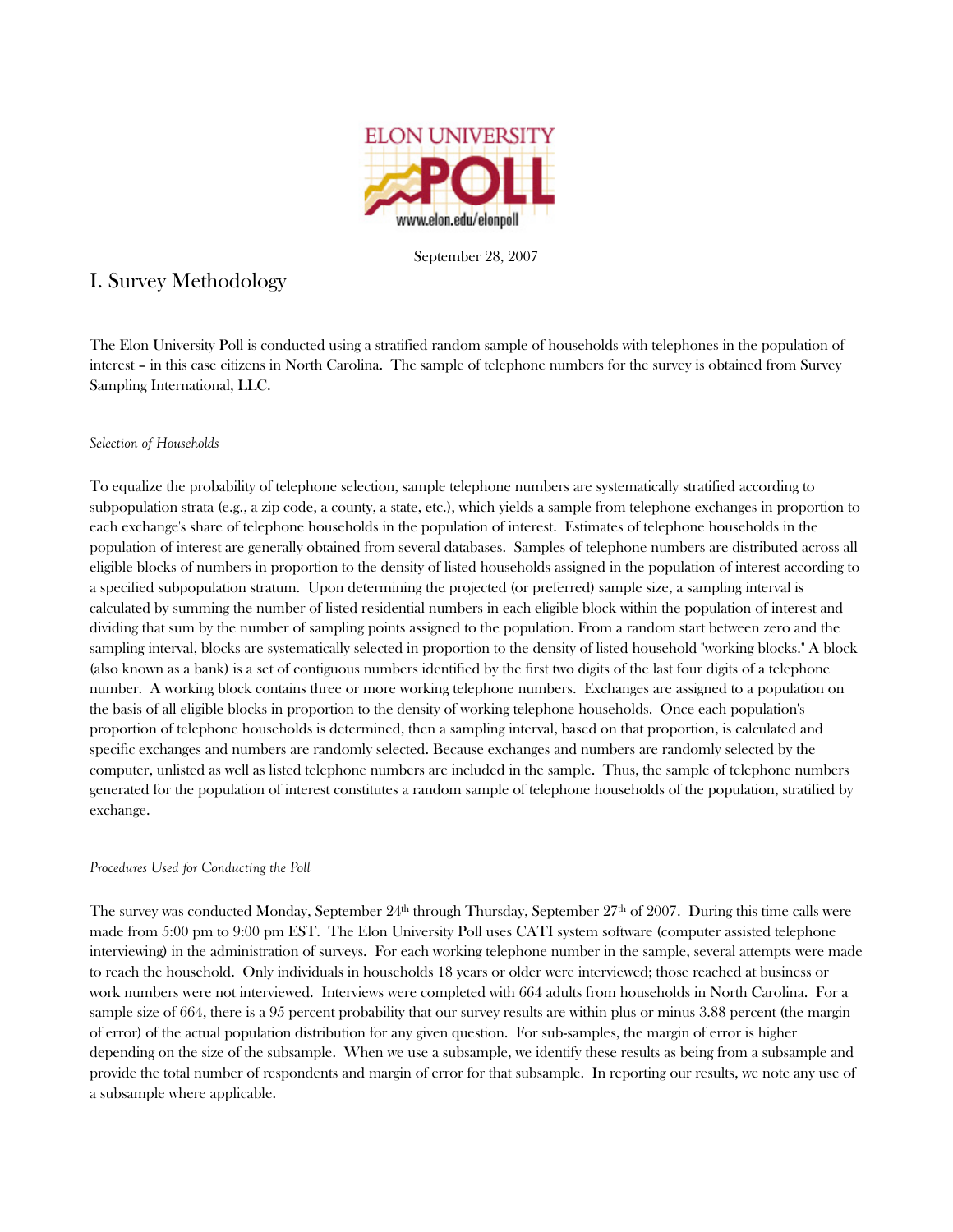#### *Questions and Question Order*

The Elon University Poll provides the questions as worded and the order in which these questions are administered (to respondents). Conspicuous in reviewing some questions is the "bracketed" information. Information contained within brackets ( [ ] ) denotes response options as provided in the question; this bracketed information is rotated per question to ensure that respondents do not receive a set order of response options presented to them, which also maintains question construction integrity by avoiding respondent acquiescence based on question composition. Some questions used a probe maneuver to determine a respondent's intensity of perspective. Probe techniques used in this questionnaire mainly consist of asking a respondent if their response is more intense than initially provided. For example, upon indicating whether s/he is satisfied or dissatisfied, we asked the respondent "would you say you are very \_\_\_\_\_\_\_\_\_\_". This technique is employed in some questions as opposed to specifying the full range of choices in the question. Though specifying the full range of options in questions is a commonly accepted practice in survey research, we sometimes prefer that the respondent determine whether their perspective is stronger or more intense for which the probe technique used. Another method for acquiring information from respondents is to ask an "open-ended" question. The open-ended question is a question for which no response options are provided, i.e., it is entirely up to the respondent to provide the response information.

#### *The Elon University Poll*

The Elon University Poll is conducted under the auspices of the Center for Public Opinion Polling (Hunter Bacot, Director), which is a constituent part of the Institute for Politics and Public Affairs (George Taylor, Director); both these organizations are housed in the department of political science at Elon University. These academic units are part of Elon College, the College of Arts and Sciences at Elon University, which is under the direction of Dr. Steven House (Dean). The Elon University administration, led by Dr. Leo Lambert, President of the university, fully support the Elon University Poll as part of its service commitment to state, regional, and national constituents. Dr. Hunter Bacot, a professor in the department of political science, directs the Elon University Poll. Elon University students administer the survey as part of the University's commitment to experiential learning where "students learn through doing."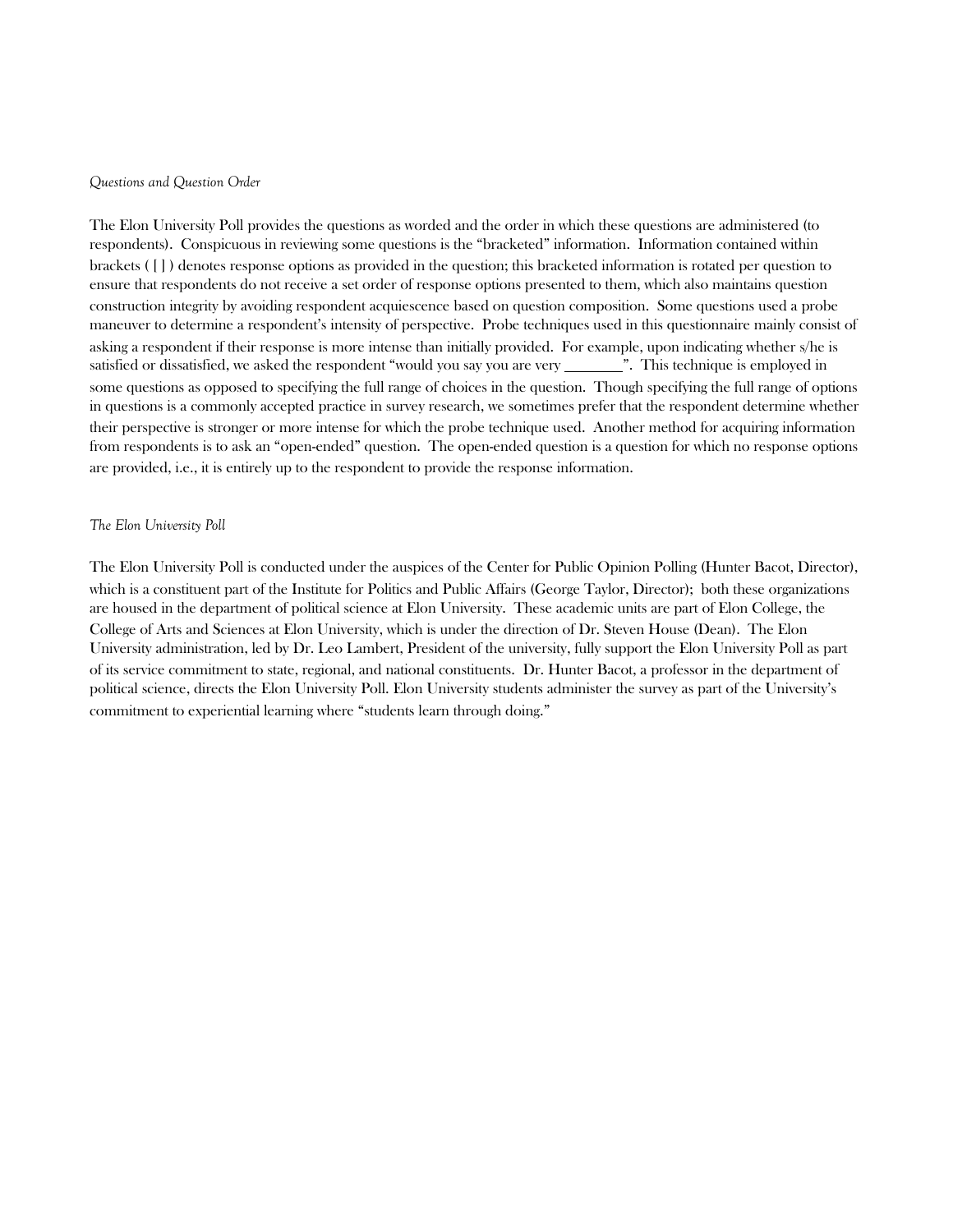# II. Survey Instrument and Percent Distributions by Question

**Interviews were completed with 664 adults from households in the North Carolina. For a sample size of 664, there is a 95 percent probability that our survey results are within plus or minus 3.88 percent (the margin of error) of the actual population distribution for any given question. Data are weighted to reflect the adult population in terms of gender.** 

| About the Codes appearing in Questions and Responses |                                                                                                                                                                                                                                                                                                                                                                                                                                                                |
|------------------------------------------------------|----------------------------------------------------------------------------------------------------------------------------------------------------------------------------------------------------------------------------------------------------------------------------------------------------------------------------------------------------------------------------------------------------------------------------------------------------------------|
|                                                      |                                                                                                                                                                                                                                                                                                                                                                                                                                                                |
| <b>Response Options not offered</b>                  | Response options are not offered to the person taking the survey<br>(respondent), but are included in the question as asked (and usually<br>denoted by brackets, [ ]). Response options are generally offered only<br>for demographic questions ((background characteristic, e.g., age,<br>education, income, etc.).                                                                                                                                           |
| $v =$ volunteered response                           | Respondents volunteer response option. As response options are not<br>offered to those taking the survey, some respondents offer or volunteer<br>response options. Though not all volunteered options can be anticipated,<br>the more common options are noted.                                                                                                                                                                                                |
| $p =$ probed response                                | Respondents self-place in this option or category. A probe maneuver is<br>used in questions to allow the respondent to indicate whether her/his<br>response is more intense than initially provided for in the choices<br>appearing in the question. For example, on probe questions the<br>interviewer, upon a respondent indicating that she/he is satisfied (or<br>dissatisfied), is instructed to ask him/her "Would you say you are "very<br>satisfied"?" |

#### **Which party will you likely support in the next presidential election?**

|                       | Percent |
|-----------------------|---------|
| <b>DEMOCRATIC</b>     | 38.0    |
| <b>REPUBLICAN</b>     | 34.3    |
| TOO EARLY TO TELL (v) | 12.8    |
| OTHER (v)             | 4.3     |
| DON T KNOW (v)        | 9.8     |
| REFUSED (v)           | 0.8     |
| Total                 | 100.0   |

**If Democratic, skip to next, or Democratic question If Republican, skip to second, or Republican question All other responses skip to Dole questions**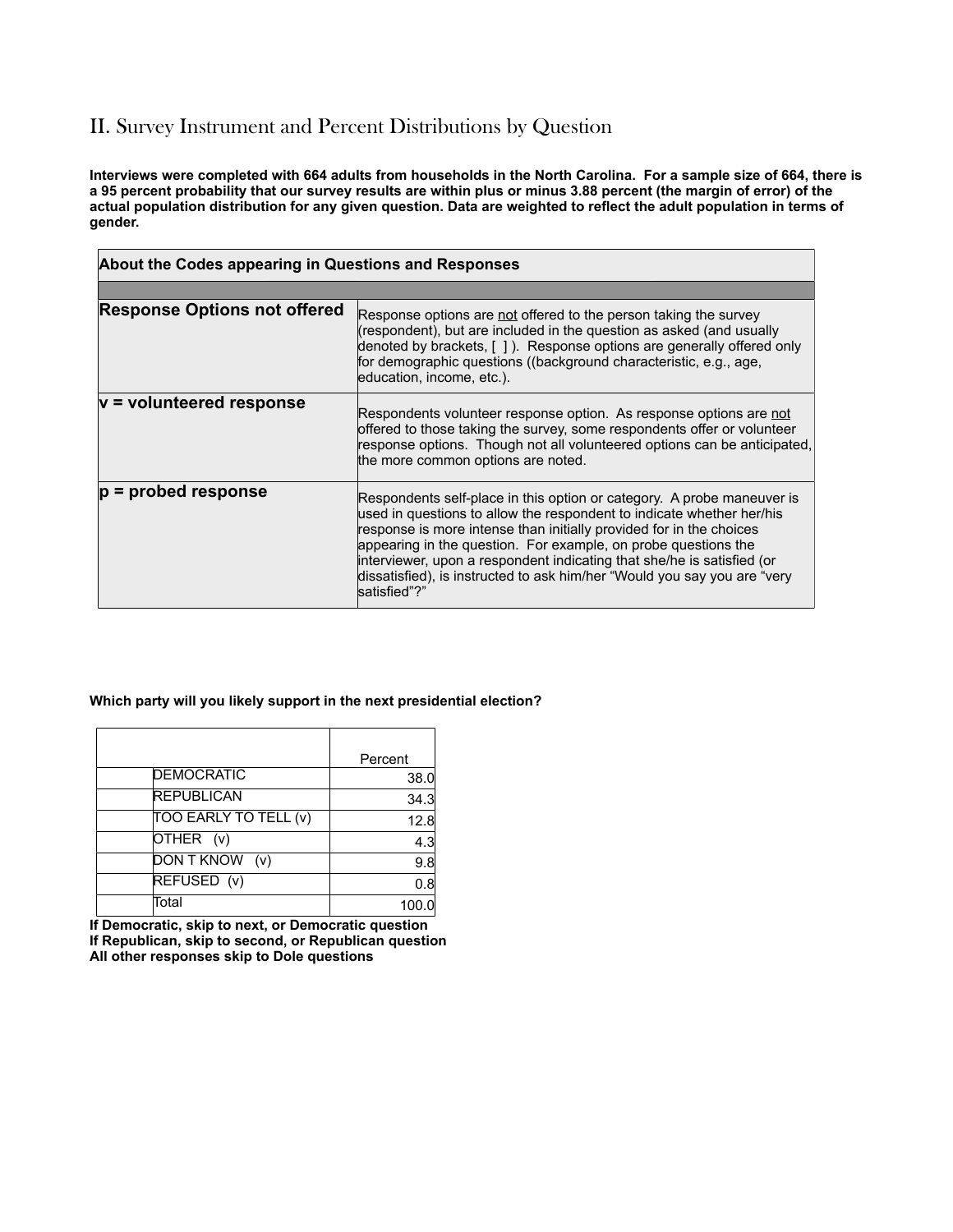**Which of the following Democratic candidates are you planning to support at this time? [candidate names rotated randomly]**

|                        | Percent |
|------------------------|---------|
| <b>HILLARY CLINTON</b> | 37.4    |
| <b>JOHN EDWARDS</b>    | 18.0    |
| BARACK OBAMA           | 17.7    |
| JOSEPH BIDEN           | 3.7     |
| BILL RICHARDSON        | 1.3     |
| <b>DENNIS KUCINICH</b> | 0.5     |
| TOO EARLY TO TELL (v)  | 11.9    |
| DON T KNOW (v)         | 9.2     |
| OTHER (v)              | 0.4     |
| Total (246; +/- 6.4)   | 100.0   |
|                        |         |

**Which of the following Republican candidate are you planning to support at this time? [candidate names rotated randomly]**

|                       | Percent |
|-----------------------|---------|
| <b>FRED THOMPSON</b>  | 27.9    |
| <b>RUDY GIULIANI</b>  | 21.0    |
| <b>JOHN MCCAIN</b>    | 12.2    |
| <b>MITT ROMNEY</b>    | 8.4     |
| <b>MIKE HUCKABEE</b>  | 2.0     |
| <b>RON PAUL</b>       | 1.4     |
| SAM BROWNBACK         | 0.4     |
| TOM TANCREDO          | 0.4     |
| TOO EARLY TO TELL (v) | 16.6    |
| DON T KNOW (v)        | 8.1     |
| OTHER (v)             | 1.6     |
| Total (222; +/- 6.7)  | 100.0   |

**Now I would like to know what you think about Senator Elizabeth Dole . . . Do you [approve or disapprove] of the way Elizabeth Dole is handling her job as United States Senator? (probe)**

|                                      | Percent |
|--------------------------------------|---------|
| <b>STRONGLY</b><br><b>DISAPPROVE</b> | 9.9     |
| <b>DISAPPROVE</b>                    | 14.8    |
| <b>APPROVE</b>                       | 38.0    |
| <b>STRONGLY APPROVE</b>              | 12.4    |
| DON T KNOW (v)                       | 24.5    |
| REFUSED (v)                          | 0.5     |
| Total                                | 100.0   |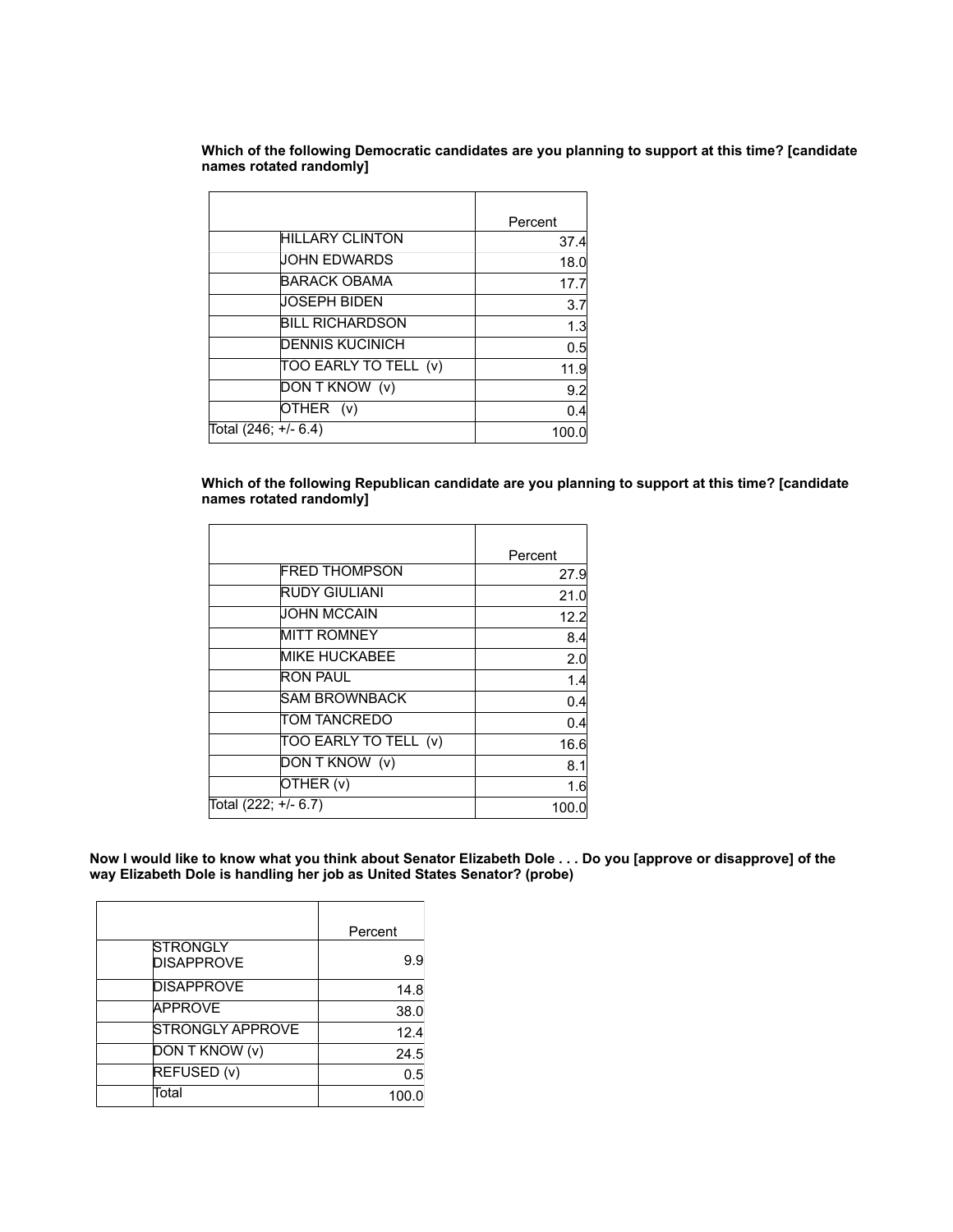**Would you say you are [satisfied or unsatisfied] with Senator Dole's representation of North Carolina?**

|                      | Percent |
|----------------------|---------|
| VERY UNSATISFIED (p) | 9.8     |
| <b>UNSATISFIED</b>   | 18.2    |
| <b>SATISFIED</b>     | 43.6    |
| VERY SATISFIED (p)   | 9.6     |
| DON T KNOW (v)       | 18.2    |
| REFUSED (v)          | 0.6     |
| Total                | 100.0   |

**While we're talking about Senator Dole, I'd like to know how you feel she is representing North Carolina on some issues . . . I'm going to read you a list of issues and I'd like for you to tell me whether you are [satisfied or unsatisfied] with how she is representing North Carolinians on these issues** 

## **EDUCATION**

|                      | Percent |
|----------------------|---------|
| VERY UNSATISFIED (p) | 9.0     |
| <b>UNSATISFIED</b>   | 16.4    |
| <b>SATISFIED</b>     | 40.1    |
| VERY SATISFIED (p)   | 7.0     |
| DON T KNOW (v)       | 27.5    |
| Total                | 100.0   |

# **IMMIGRATION**

|                       | Percent |
|-----------------------|---------|
| VERY UNSATISFIED (p)  | 15.7    |
| <b>UNSATISFIED</b>    | 23.9    |
| <b>SATISFIED</b>      | 22.7    |
| VERY SATISFIED (p)    | 5.4     |
| <b>DON T KNOW (v)</b> | 32.3    |
| Total                 | 100.0   |

# **HEALTH CARE COSTS**

|                      | Percent |
|----------------------|---------|
| VERY UNSATISFIED (p) | 16.8    |
| <b>UNSATISFIED</b>   | 23.4    |
| <b>SATISFIED</b>     | 28.4    |
| VERY SATISFIED (p)   | 3.3     |
| DON T KNOW (v)       | 28.2    |
| Total                | 100.0   |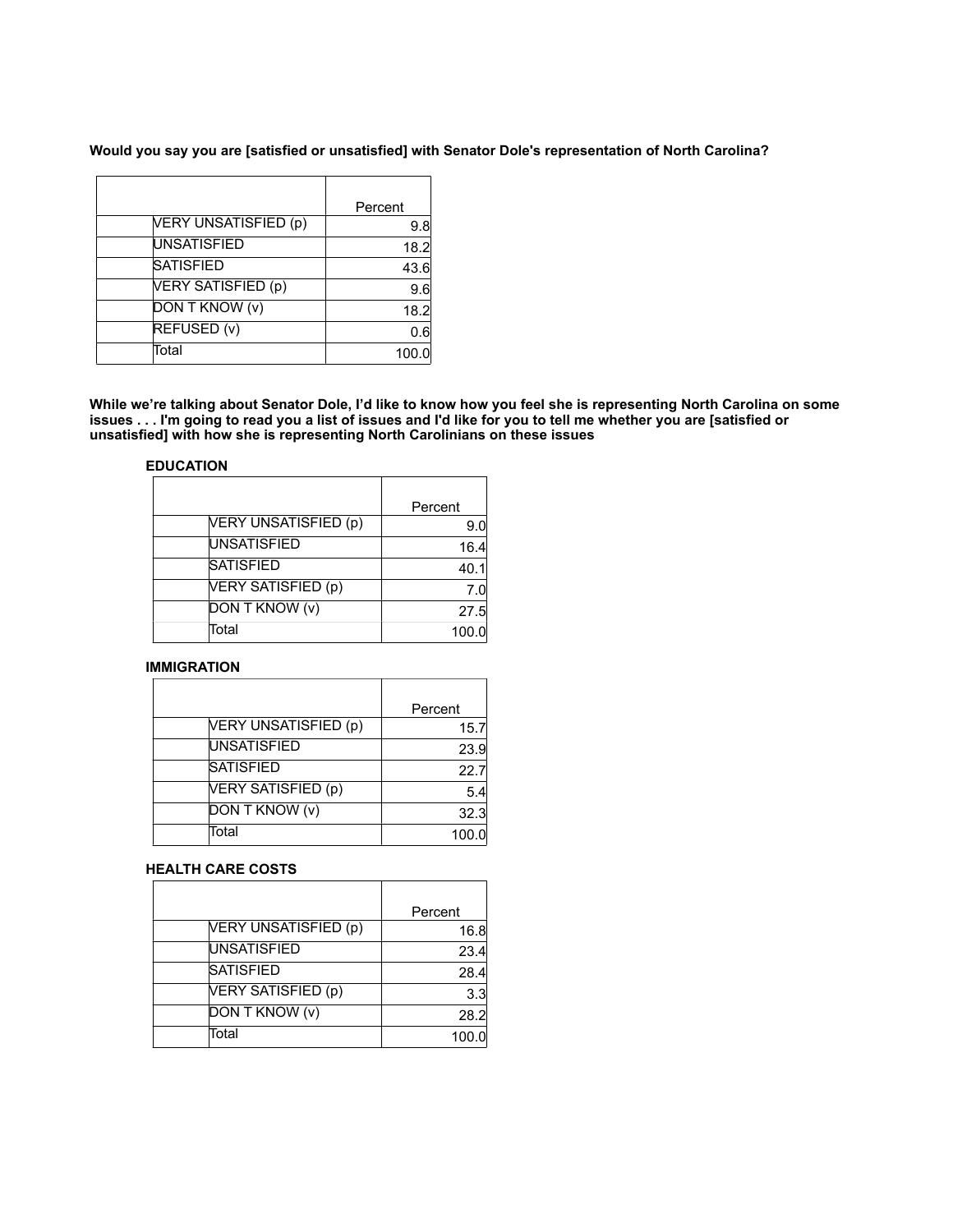# **TRANSPORTATION**

|                      | Percent |
|----------------------|---------|
| VERY UNSATISFIED (p) | 6.3     |
| <b>UNSATISFIED</b>   | 13.7    |
| <b>SATISFIED</b>     | 35.5    |
| VERY SATISFIED (p)   | 4.2     |
| DON T KNOW (v)       | 40.5    |
| Total                | 100.0   |

# **POLITICAL CORRUPTION**

|                      | Percent |
|----------------------|---------|
| VERY UNSATISFIED (p) | 9.8     |
| <b>UNSATISFIED</b>   | 18.6    |
| <b>SATISFIED</b>     | 29.5    |
| VERY SATISFIED (p)   | 5.2     |
| DON T KNOW (v)       | 36.8    |
| Total                | 100.0   |

# **THE IRAQ WAR**

|                      | Percent |
|----------------------|---------|
| VERY UNSATISFIED (p) | 19.9    |
| <b>UNSATISFIED</b>   | 19.6    |
| <b>SATISFIED</b>     | 26.7    |
| VERY SATISFIED (p)   | 4.8     |
| DON T KNOW (v)       | 29.1    |
| Total                | 100.0   |

# **TAXES**

|                       | Percent |
|-----------------------|---------|
| VERY UNSATISFIED (p)  | 13.2    |
| <b>UNSATISFIED</b>    | 26.0    |
| <b>SATISFIED</b>      | 31.2    |
| VERY SATISFIED (p)    | 3.1     |
| <b>DON T KNOW (v)</b> | 26.5    |
| Total                 | 100     |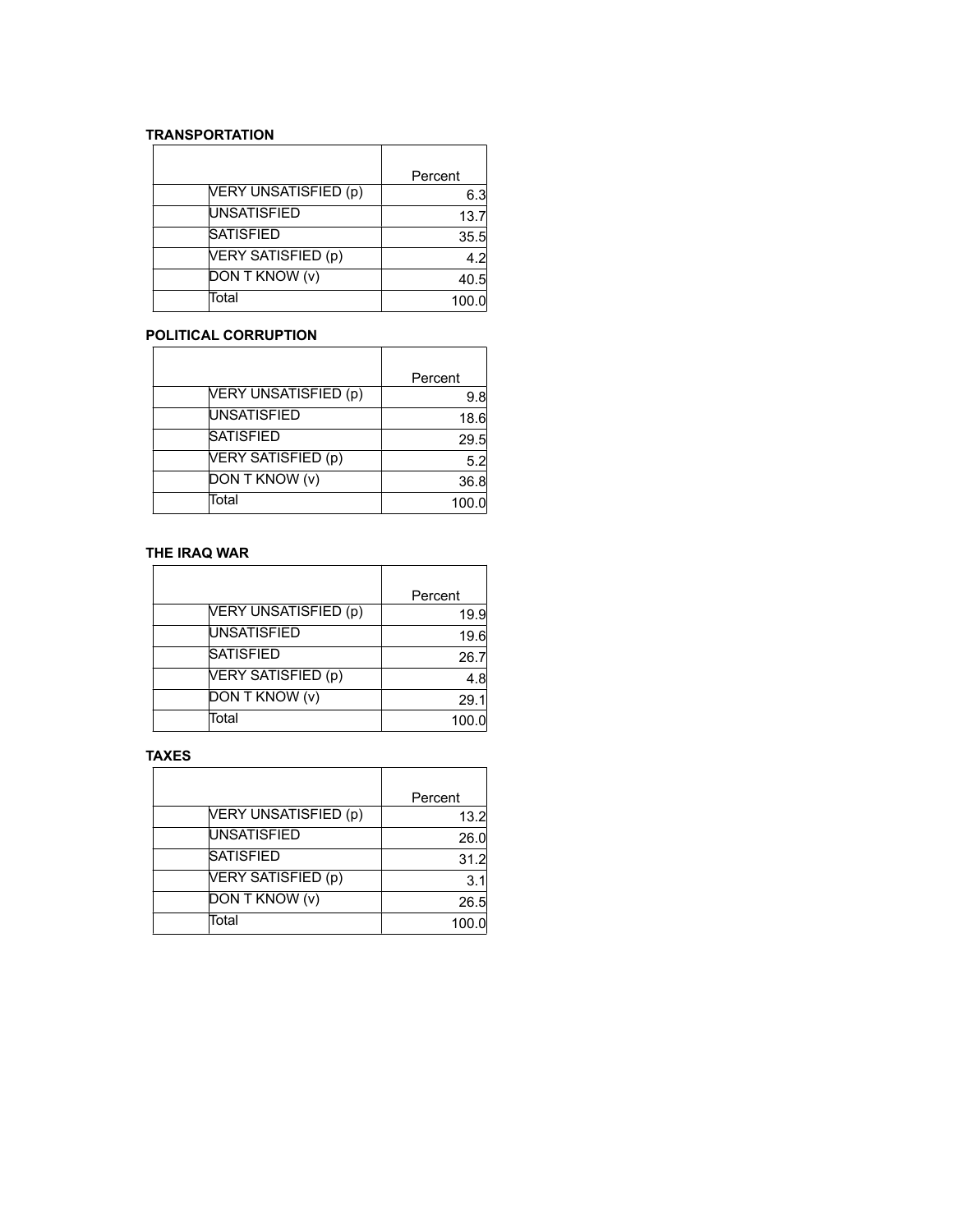#### **ECONOMY**

|                      | Percent |
|----------------------|---------|
| VERY UNSATISFIED (p) | 11.4    |
| <b>UNSATISFIED</b>   | 23.5    |
| <b>SATISFIED</b>     | 35.0    |
| VERY SATISFIED (p)   | 3.7     |
| DON T KNOW (v)       | 26.4    |
| Total                | 100.0   |

## **FAMILY VALUES**

|                      | Percent |
|----------------------|---------|
| VERY UNSATISFIED (p) | 6.2     |
| <b>UNSATISFIED</b>   | 13.9    |
| <b>SATISFIED</b>     | 43.1    |
| VERY SATISFIED (p)   | 11.2    |
| DON T KNOW (v)       | 25.6    |
| Total                | 100.0   |

**Now, talking about these same issues, I'd like to know whether these issues will affect how you will vote in the next election for North Carolina's U.S. Senator . . . I'm going to read you a list of issues and I'd like for you to tell me whether the issue [will influence or will not influence] your vote for U.S. Senator, or have you not given it any thought?** 

# **EDUCATION**

|                                               | Percent |
|-----------------------------------------------|---------|
| <b>WILL NOT INFLUENCE</b>                     | 11.4    |
| <b>WILL INFLUENCE</b>                         | 72.0    |
| <b>HAVEN'T GIVEN IT ANY</b><br><b>THOUGHT</b> | 10.5    |
| DON T KNOW (v)                                | 6.0     |
| Total                                         | 100.0   |

#### **IMMIGRATION**

|                                        | Percent |
|----------------------------------------|---------|
| <b>WILL NOT INFLUENCE</b>              | 11.0    |
| <b>WILL INFLUENCE</b>                  | 73.4    |
| HAVEN'T GIVEN IT ANY<br><b>THOUGHT</b> | 8.N     |
| DON T KNOW (v)                         | 7.6     |
| Total                                  | 100.0   |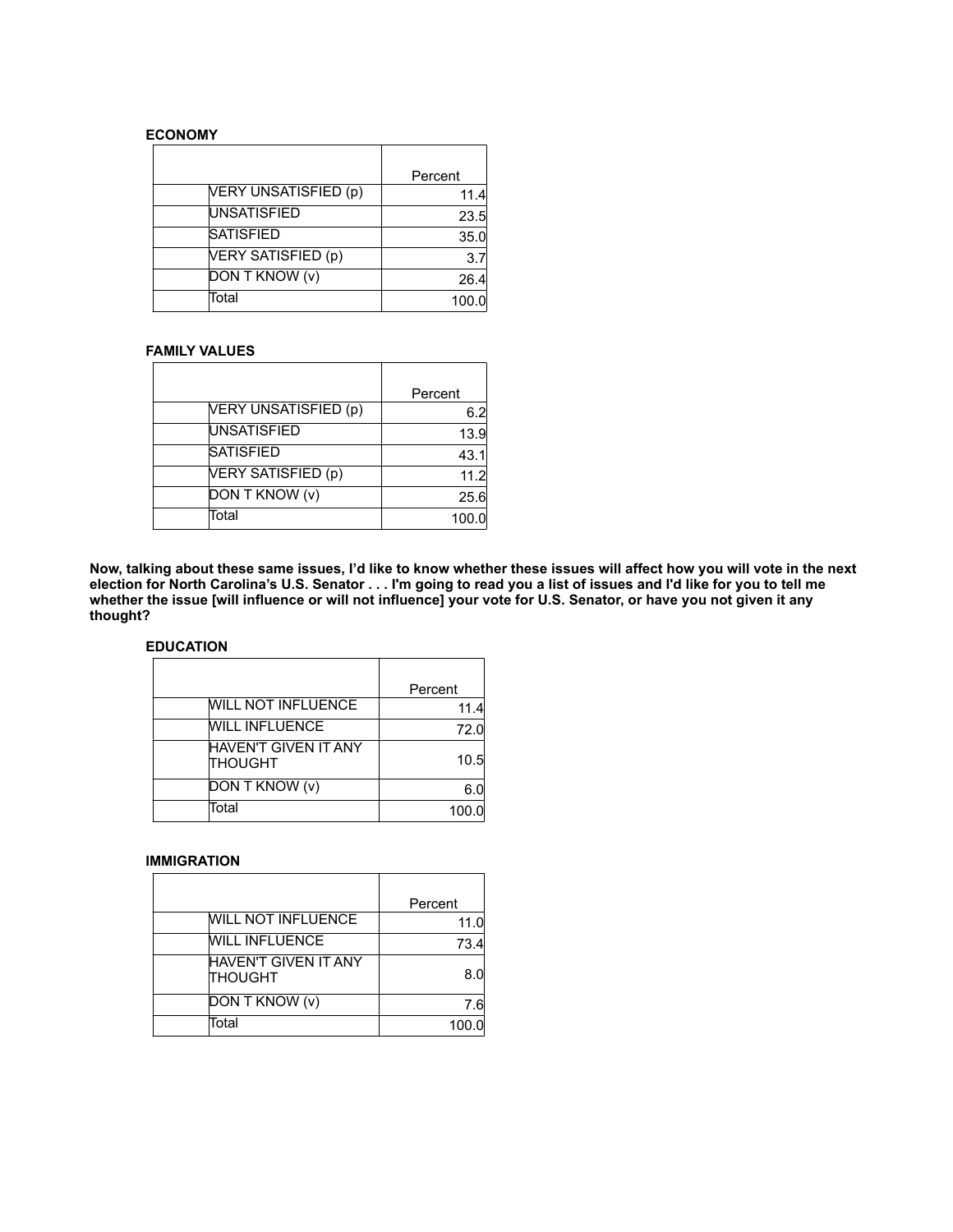# **HEALTH CARE COSTS**

|                                        | Percent |
|----------------------------------------|---------|
| <b>WILL NOT INFLUENCE</b>              | 12.0    |
| <b>WILL INFLUENCE</b>                  | 74.9    |
| HAVEN'T GIVEN IT ANY<br><b>THOUGHT</b> | 6.3     |
| <b>DON T KNOW (v)</b>                  | 6.8     |
| Total                                  | 100.0   |

## **TRANSPORTATION**

|                                        | Percent |
|----------------------------------------|---------|
| <b>WILL NOT INFLUENCE</b>              | 39.4    |
| <b>WILL INFLUENCE</b>                  | 37.3    |
| HAVEN'T GIVEN IT ANY<br><b>THOUGHT</b> | 14.4    |
| DON T KNOW (v)                         | 8.9     |
| Total                                  | 100.0   |

# **POLITICAL CORRUPTION**

|                                        | Percent |
|----------------------------------------|---------|
| <b>WILL NOT INFLUENCE</b>              | 17.8    |
| <b>WILL INFLUENCE</b>                  | 64.6    |
| HAVEN'T GIVEN IT ANY<br><b>THOUGHT</b> | 8.7     |
| DON T KNOW (v)                         | 8.9     |
| Total                                  | 100.0   |

#### **THE IRAQ WAR**

|                                        | Percent |
|----------------------------------------|---------|
| <b>WILL NOT INFLUENCE</b>              | 9.7     |
| <b>WILL INFLUENCE</b>                  | 78.2    |
| HAVEN'T GIVEN IT ANY<br><b>THOUGHT</b> | 4.5     |
| DON T KNOW (v)                         | 7.5     |
| Total                                  | 100.0   |

# **TAXES**

|                                  | Percent |
|----------------------------------|---------|
| <b>WILL NOT INFLUENCE</b>        | 15.1    |
| <b>WILL INFLUENCE</b>            | 72.1    |
| HAVEN'T GIVEN IT ANY<br>ITHOUGHT | 5.8     |
| DON T KNOW (v)                   | 7.0     |
| Total                            | 100.0   |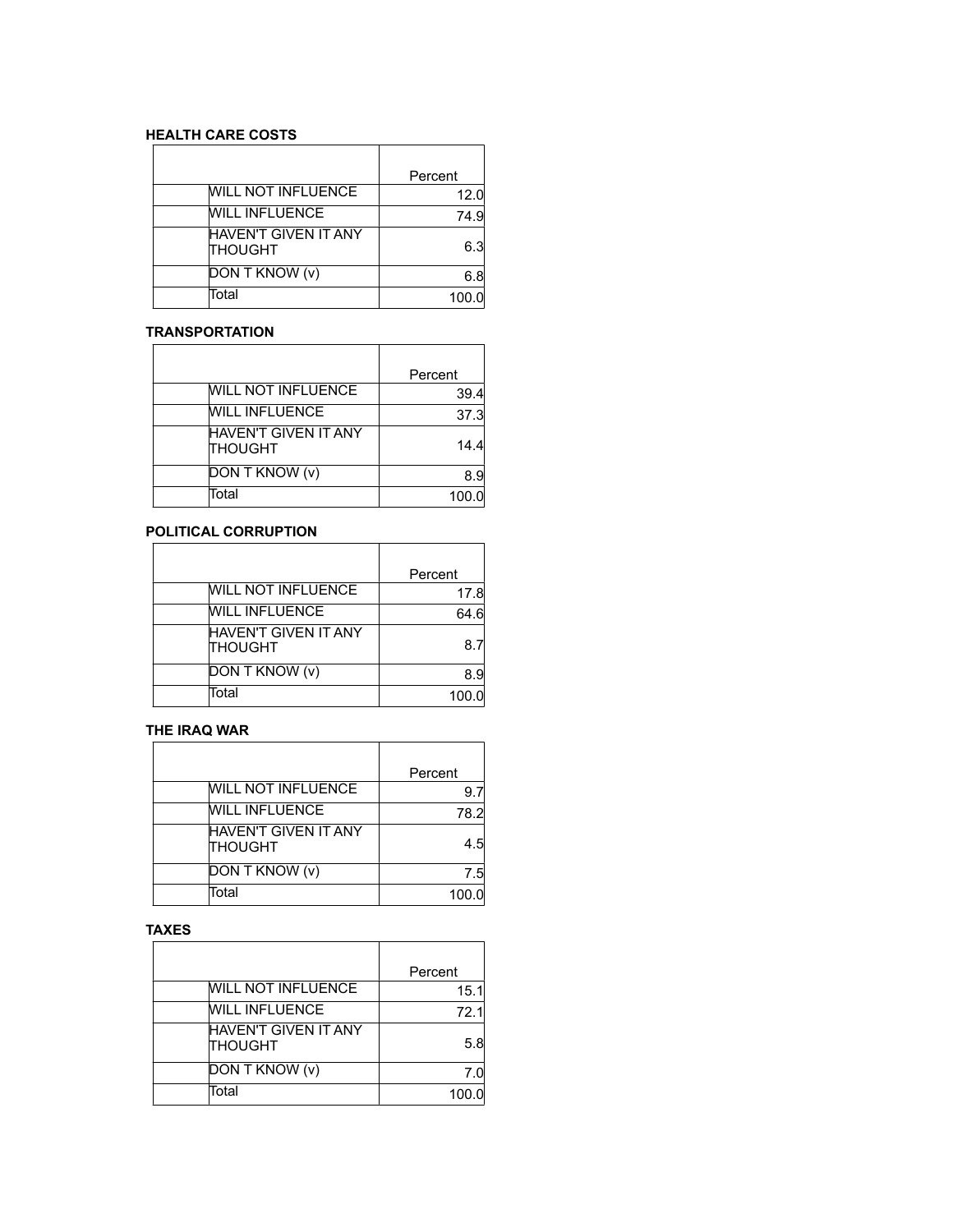# **ECONOMY**

|                                        | Percent |
|----------------------------------------|---------|
| <b>WILL NOT INFLUENCE</b>              | 11.4    |
| <b>WILL INFLUENCE</b>                  | 75.8    |
| HAVEN'T GIVEN IT ANY<br><b>THOUGHT</b> | 5.6     |
| DON T KNOW (v)                         | 7.1     |
| Total                                  | 100.0   |

## **FAMILY VALUES**

|                                        | Percent |
|----------------------------------------|---------|
| <b>WILL NOT INFLUENCE</b>              | 19.2    |
| <b>WILL INFLUENCE</b>                  | 65.8    |
| <b>HAVEN'T GIVEN IT ANY</b><br>THOUGHT | 7.1     |
| DON T KNOW (v)                         | 8.0     |
| Total                                  | 100.0   |

**How [important or unimportant] is President Bush's performance in your evaluation of Senator Dole? Is it [not at all important, somewhat important, or very important]?**

|                                      | Percent |
|--------------------------------------|---------|
| NOT AT ALL IMPORTANT                 | 39.7    |
| SOMEWHAT IMPORTANT                   | 28.7    |
| VERY IMPORTANT                       | 22.0    |
| HAVEN'T GIVEN IT MUCH<br>(v) THOUGHT | 2.1     |
| DON'T KNOW (v)                       | 7.2     |
| REFUSED (v)                          | 0.4     |
| Total                                | 100.0   |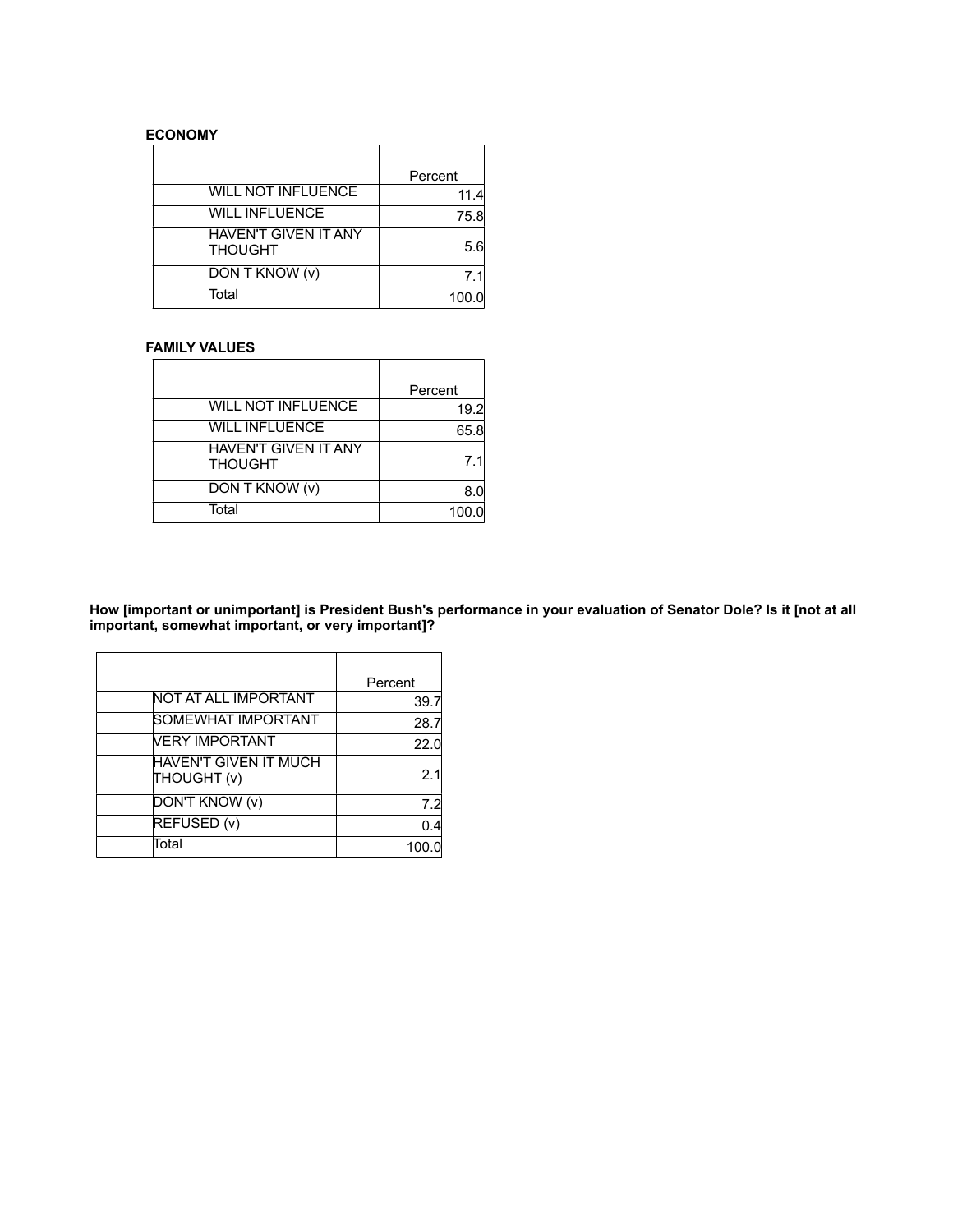# **Do you plan to vote [for or against] Elizabeth Dole as U.S. Senator from North Carolina?**

|                          | Percent |
|--------------------------|---------|
| <b>AGAINST</b>           | 26.0    |
| FOR                      | 35.3    |
| TOO EARLY TO TELL (v)    | 18.5    |
| DON'T KNOW/ NOT SURE (v) | 18.9    |
| REFUSED (v)              | 1.2     |
| Total                    | 100.0   |

If select "against", complete the next two questions

If select any other option, skip to question on gubernatorial race

#### **Who do you think is the best candidate to oppose Senator Dole? (open ended, no options provided)**

| Percent |
|---------|
| 8.2     |
| 7.5     |
| 5.6     |
| 5.2     |
| 0.5     |
| 0.5     |
| 32.6    |
| 39.8    |
| 100.0   |
|         |

**Which one of the Democratic candidates for Governor, [Beverly Perdue or Richard Moore], would you prefer to see oppose Senator Dole?**

|                                 | Percent |
|---------------------------------|---------|
| <b>RICHARD MOORE</b>            | 30.9    |
| <b>BEVERLY PERDUE</b>           | 27.0    |
| DON'T KNOW (v)                  | 23.8    |
| TOO EARLY TO TELL/ NOT SURE (v) | 12.0    |
| NEITHER (v)                     | 4.9     |
| REFUSED (v)                     | 1.4     |
| Total (168; +/- 7.7)            | 100.0   |